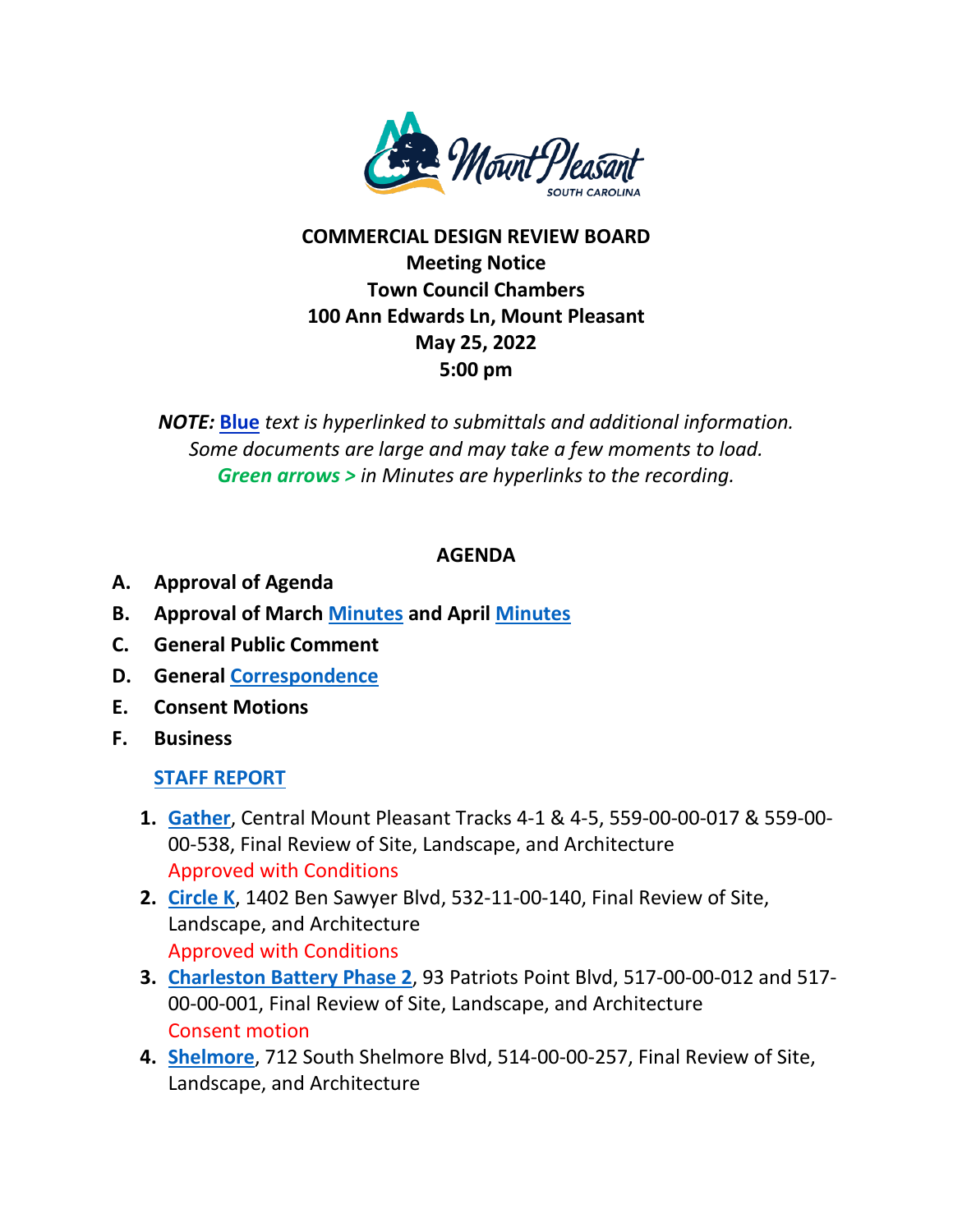Consent motion

- **5. [Bowman Place Building A](https://www.tompsc.com/DocumentCenter/View/41742/Bowman-Place-Building-A-Sub-52522)**, 1136 Bowman Rd, 559-13-00-036, Final Review of Site, Landscape, and Architecture Consent motion
- **6. [Ballard Design](https://www.tompsc.com/DocumentCenter/View/41743/Ballard-Designs-Sub-52522)**, 1128 Market Center Blvd, 558-00-00-096, Final Review of Site, Landscape, and Architecture Consent motion
- **7. [Five Loaves](https://www.tompsc.com/DocumentCenter/View/41744/Five-Loaves-Outdoor-Patio-Combined-Sub-52522)**, 1055 Johnnie Dodds Blvd, 535-00-00-088, Final Review of Site, Landscape, and Architecture Approve with Conditions
- **8. [HomeTeam Sign](https://www.tompsc.com/DocumentCenter/View/41745/Hometeam-Sign-Final-Sub-52522)**, 3563 N Highway 17, 614-00-00-010, Final Review of Site, Landscape, and Architecture Consent
- **9. [Bridgeport Center Business Park,](https://www.tompsc.com/DocumentCenter/View/41800/Bridgeport-Center)** 514-00-00-018, Final Review of Site and Landscape Deferred

## **G. Adjournment**

**RESOURCE LINKS [Commercial Design Review Guidelines](http://www.tompsc.com/DocumentCenter/Home/View/295)  [Bylaws](https://www.tompsc.com/DocumentCenter/View/36273/2020-DRB-Rules-of-Procuedure-25-Jan-2021)**

**TITLE VI NOTICE:** The Town of Mount Pleasant fully complies with Title VI of the Civil Rights Act of 1964, the Americans with Disabilities Act, and related statutes and regulations in all programs and activities. Town meetings are conducted in accessible locations, materials can be provided in accessible formats, and provided in languages other than English. If you would like accessibility or language accommodation, please contact the Title VI Coordinator one week in advance of the meeting, at the Town of Mount Pleasant at 843-884-8517.

**VESTED RIGHTS NOTICE:** §156.049 Town of Mount Pleasant Code of Ordinances in compliance with S.C. Code §§ 6-29-1510 et seq. grants certain rights to property owners regarding the time frame for which the town's land use decisions can be